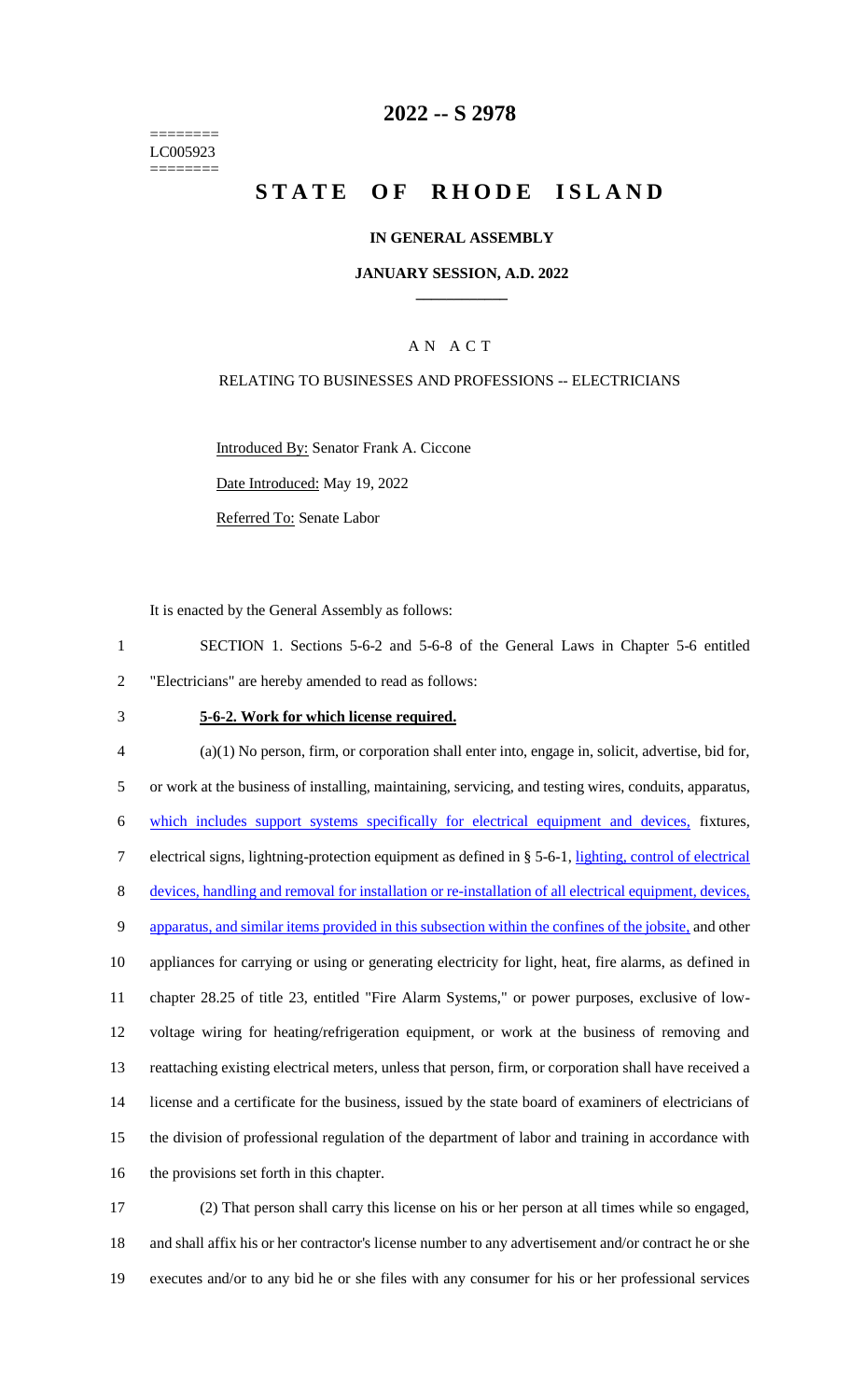and to any applicable permit required for the performance of those services.

 (b) Any person, firm, or corporation that is required to apply for a permit from a local building official for any work required to be performed by a person licensed under the provisions of this chapter shall cause the work to be performed by a person licensed under the provisions of this chapter; provided, that the provisions of this section, except the provision regarding removing and reattaching existing electrical meters, shall not apply to owner-occupied, single-family homes.

### **5-6-8. Contractor's certificates/licenses.**

 (a) Electrical contractor's license. A Certificate A shall be issued to any person, firm, or corporation, qualified under this chapter, engaging in, or about to engage in, the business of 10 installing, maintaining, servicing, and testing electrical wires, conduits, apparatus, which includes 11 support systems specifically for electrical equipment and devices, fixtures, fire alarm and safety 12 communication systems, and other electrical appliances, lighting, control of electrical devices, 13 handling and removal for installation or re-installation of all electrical equipment, devices, 14 apparatus, and similar items provided in this subsection within the confines of the jobsite, excluding low-voltage wiring for heating, ventilating, and air conditioning equipment. The certificate shall specify the name of the person, firm, or corporation applying for it and the name of the person, who in the case of a firm is one of its members, and in the case of a corporation, is one of its officers, passing the examination by which he or she or it is authorized to enter upon, or engage in, business as prescribed in the certificate. The holding of a Certificate A does not entitle the holder individually to engage in or perform the actual work of installing, maintaining, servicing, and testing electric wires, conduits, or appliances as previously described in this chapter, but entitles him or her to conduct business as an electrical contractor.

 (b) Burner contractor's license. A Certificate E shall be issued to any person, firm, or corporation qualified under this chapter and engaged in, or about to engage in, the business of a burner contractor as defined in § 5-6-1. The certificate shall specify the name of the person, firm, or corporation applying for it and the name of the person who, in the case of a firm is one of its members, and in the case of a corporation is one of its officers, passing the examination, by which he or she or it is authorized to enter upon, or engage in, business as prescribed in the certificate. The holding of a Certificate E does not entitle the holder individually to engage in or perform any work on, or in connection with, electric wires, conduits, and appliances as previously described in this chapter, but entitles the holder to contract to do that work, to the extent permitted in this chapter, through the employment of burnerpersons holding a Certificate F. A burner contractor who is the holder of a Certificate A is not required to obtain a Certificate E.

(c) Fire alarm contractor's license. A Certificate AF shall be issued to any person, firm, or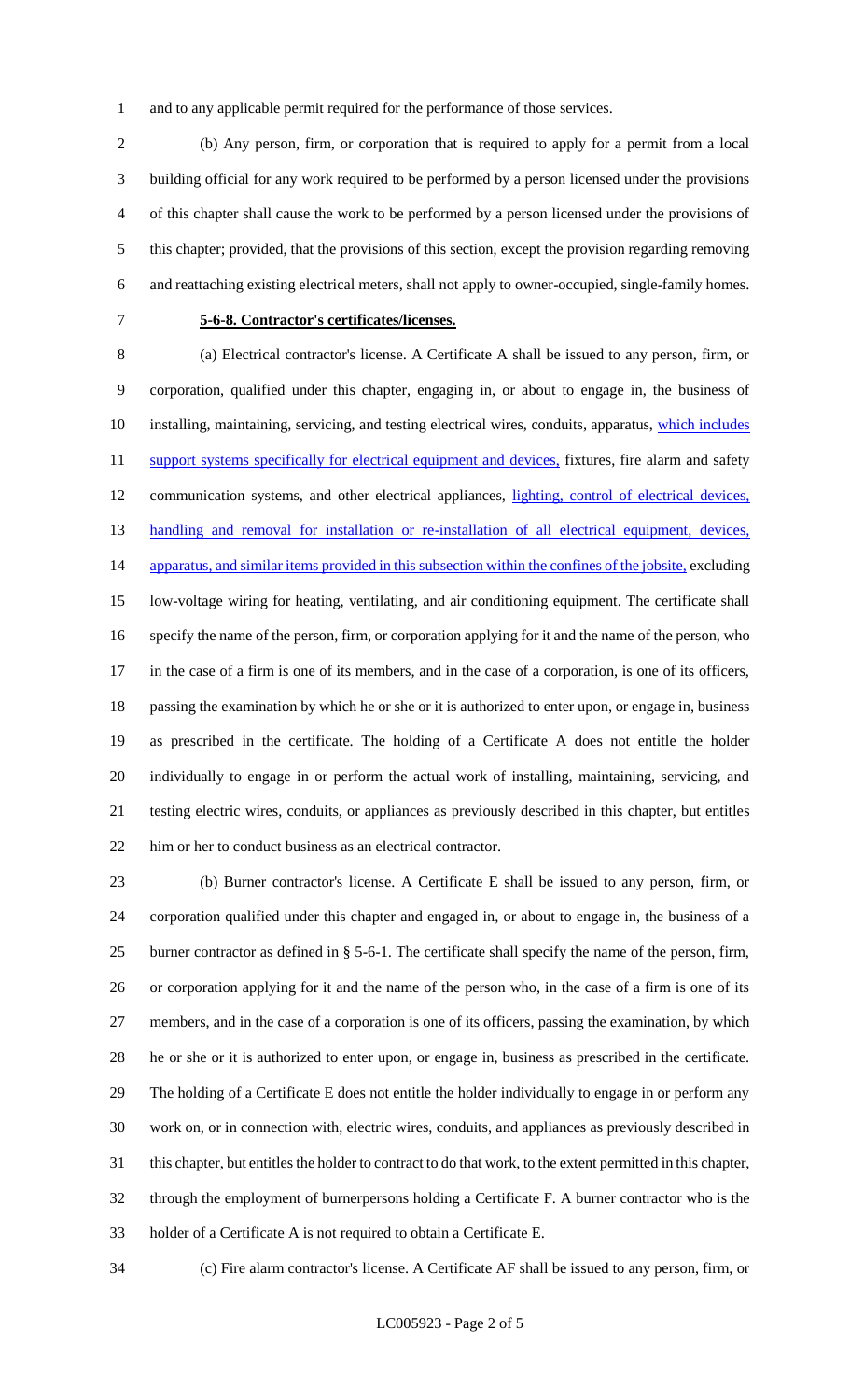corporation qualified under this chapter and engaged in, or about to engage in, the business of a fire alarm contractor as defined in § 5-6-1. The certificate shall specify the name of the person, firm, or corporation applying for it and the person who, in the case of a firm is one of its members, and in the case of a corporation is one of its officers, passing the examination by which he or she or it is authorized to enter upon, or engage in, business as prescribed in the certificate. The holding of a Certificate AF does not entitle the holder individually to engage in, or perform and work on, or in connection with, electric wires, fire alarm wires, conduits, and appliances as previously described in this chapter, but entitles the holder to contract to do that work to the extent permitted in this chapter through the employment of fire alarm installers holding a Certificate BF. A contractor who is the holder of a Certificate A is not required to obtain a Certificate BF.

 (d) Electrical sign contractor's license. A Certificate SCF shall be issued to any person, firm, or corporation qualified under this chapter and engaged in or about to engage in the business of electrical sign installations, as defined in § 5-6-1.

 (e) Lightning-protection contractor. A Certificate LPC shall be issued to any person, firm, or corporation qualified under this chapter and engaged in, or about to engage in, the business of lightning-protection contractor as defined in § 5-6-1. The Certificate LPC shall specify the name of the person, firm, or corporation applying for it and the person, who in the case of a firm, is one of its members, and in the case of a corporation, is one of its officers, passing the examination by which he or she or it is authorized to enter upon or engage in business as prescribed in the certificate. The holding of a Certificate LPC does not entitle the holder individually to engage in, or perform and work on, or in connection with, the installation of lightning-protection equipment as defined in 22 § 5-6-1, unless that individual also holds a Certificate LPI, but entitles the holder to contract to do that work to the extent permitted in this chapter through the employment of lightning-protection installers holding a Certificate LPI.

 (f) Sign renovation electrical license. A certificate SRL shall be issued to any person, firm, or corporation qualified under this chapter and engaged in, or about to engage in, the business of sign renovation or installation of signs when such renovation or installation requires the removal or installation of no more than three (3) wires.

 (g) Renewable energy professional. A Certificate REP shall be issued to any person, firm, or corporation, qualified under this chapter, engaged in or about to engage in the business of installing eligible renewable energy technologies as defined in § 39-26-5. All renewable energy electrical work, including installing, connecting, maintaining, servicing, and testing all electrical wires, conduits, and apparatus; mounting the modules to the mounting racks; mounting the inverters; and tying the inverters into the main electrical panels, shall be done by a licensed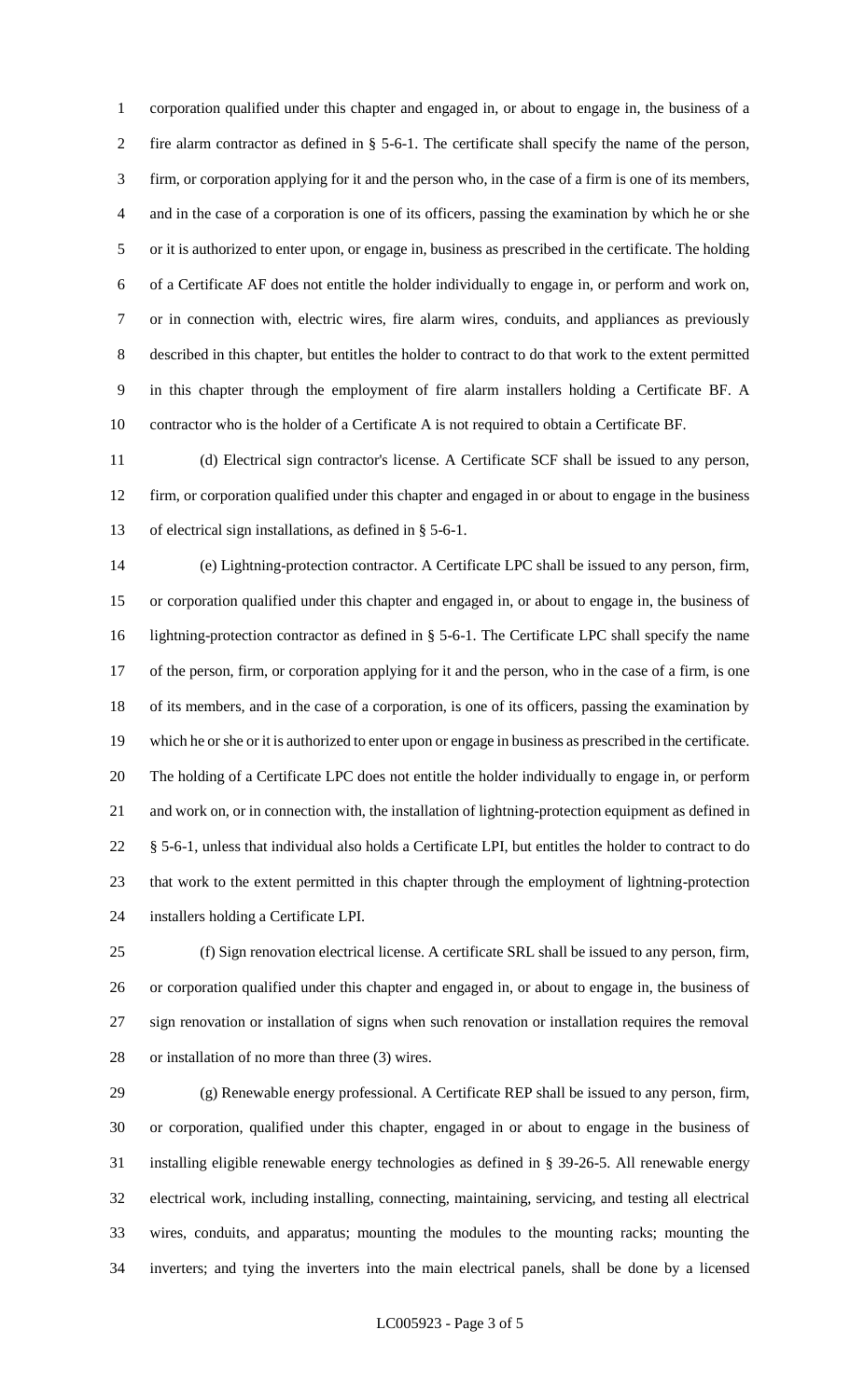electrician. Ancillary non-electrical, renewable energy work, such as advertising services; 2 distribution of palletized materials to final location area of installation including photovoltaic 3 modules to the mounting racks; and installing the ground and rooftop support brackets and ballast for rack systems, may be done by any person, firm, or corporation holding a Certificate REP. The Certificate REP shall specify the name of the person, firm, or corporation applying for it and the name of the person, who in the case of a firm is one of its members, and in the case of a corporation, is one of its officers, meeting the requisite education and experience as established in § 5-6-11, by which he or she or it is authorized to enter upon, or engage in, business as prescribed in the certificate. The holding of a Certificate REP entitles the holder to contract to do that work to the extent permitted in this chapter.

 The installation, mechanical fastening, and conjoining of listed solar sheathing systems that are ten kilowatts (10 kw) or less on residential structures as defined by the Rhode Island one- and two-family dwelling code may be performed by a registered contractor who or that has been issued a renewable energy professional certificate (Certificate REP) as defined in § 5-6-11(e) and above referenced. However, said residential solar sheathing system shall be connected to the electrical system from the roof edge and energized by a Rhode Island licensed electrician working 17 in compliance with this chapter. Additionally, the residential solar sheathing systems noted must be listed and labeled by UL or other recognized electrical device certification organization, identified and acceptable by the authority having jurisdiction.

SECTION 3. This act shall take effect upon passage.

#### ======== LC005923 ========